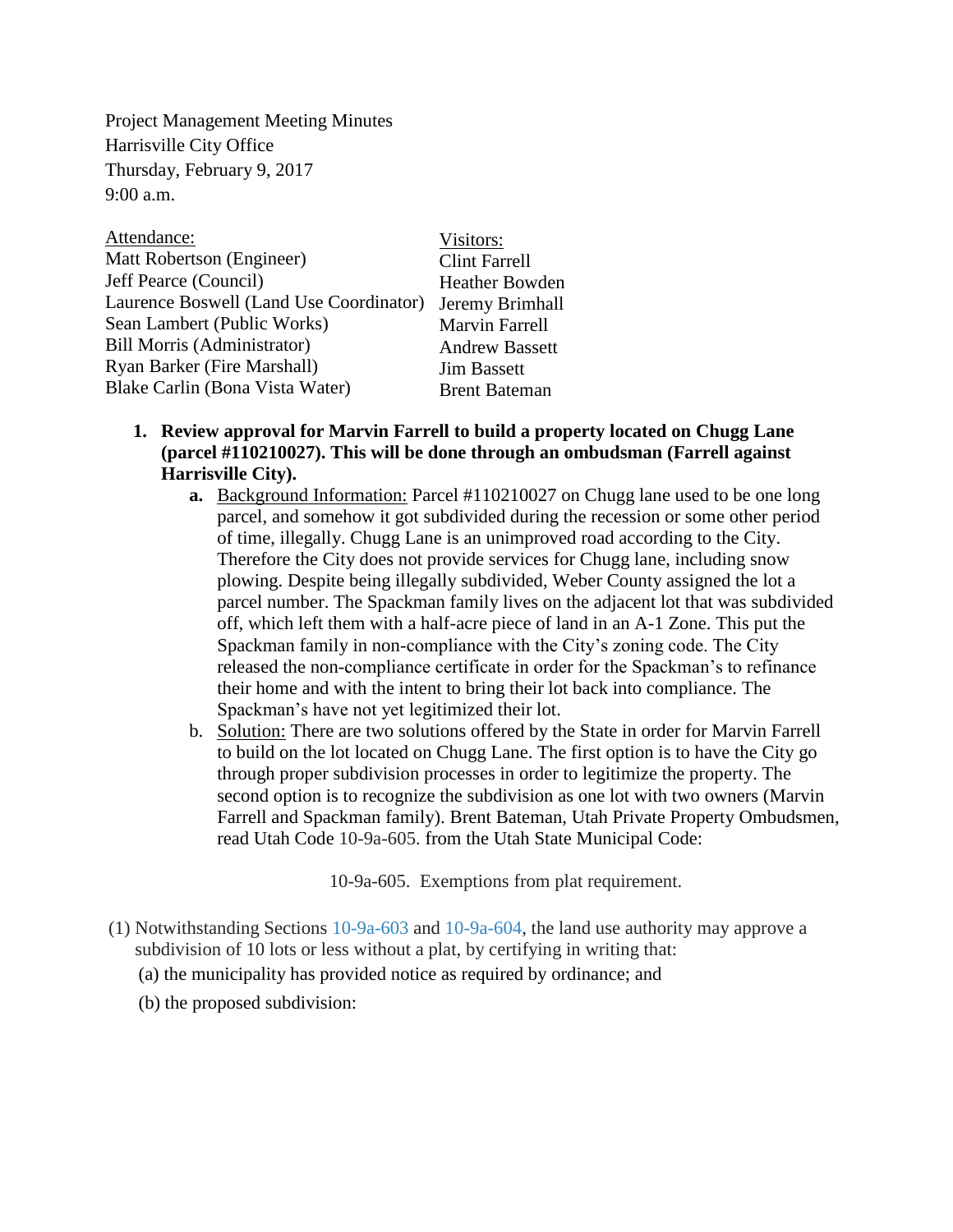- (i) is not traversed by the mapped lines of a proposed street as shown in the general plan and does not require the dedication of any land for street or other public purposes;
- (ii) has been approved by the culinary water authority and the sanitary sewer authority;
- (iii) is located in a zoned area; and
- (iv) conforms to all applicable land use ordinances or has properly received a variance from the requirements of an otherwise conflicting and applicable land use ordinance.
- (2) (a) Subject to Subsection [\(1\),](http://le.utah.gov/xcode/Title10/Chapter9A/10-9a-S605.html?v=C10-9a-S605_1800010118000101#10-9a-605(1)) a lot or parcel resulting from a division of agricultural land is exempt from the plat requirements of Section [10-9a-603](http://le.utah.gov/xcode/Title10/Chapter9A/10-9a-S603.html?v=C10-9a-S603_2015051220150512) if the lot or parcel:
	- (i) qualifies as land in agricultural use under Section [59-2-502;](http://le.utah.gov/xcode/Title59/Chapter2/59-2-S502.html?v=C59-2-S502_1800010118000101)
	- (ii) meets the minimum size requirement of applicable land use ordinances; and
	- (iii) is not used and will not be used for any nonagricultural purpose.
	- (b) The boundaries of each lot or parcel exempted under Subsection  $(2)(a)$  shall be graphically illustrated on a record of survey map that, after receiving the same approvals as are required for a plat under Section [10-9a-604,](http://le.utah.gov/xcode/Title10/Chapter9A/10-9a-S604.html?v=C10-9a-S604_1800010118000101) shall be recorded with the county recorder.
	- (c) If a lot or parcel exempted under Subsection  $(2)(a)$  is used for a nonagricultural purpose, the municipality may require the lot or parcel to comply with the requirements of Section [10-9a-603.](http://le.utah.gov/xcode/Title10/Chapter9A/10-9a-S603.html?v=C10-9a-S603_2015051220150512)
- $(3)$  (a) Documents recorded in the county recorder's office that divide property by a metes and bounds description do not create an approved subdivision allowed by this part unless the land use authority's certificate of written approval required by Subsection [\(1\)](http://le.utah.gov/xcode/Title10/Chapter9A/10-9a-S605.html?v=C10-9a-S605_1800010118000101#10-9a-605(1)) is attached to the document.
	- (b) The absence of the certificate or written approval required by Subsection [\(1\)](http://le.utah.gov/xcode/Title10/Chapter9A/10-9a-S605.html?v=C10-9a-S605_1800010118000101#10-9a-605(1)) does not: (i) prohibit the county recorder from recording a document; or
		- (ii) affect the validity of a recorded document.
	- (c) A document which does not meet the requirements of Subsection [\(1\)](http://le.utah.gov/xcode/Title10/Chapter9A/10-9a-S605.html?v=C10-9a-S605_1800010118000101#10-9a-605(1)) may be corrected by the recording of an affidavit to which the required certificate or written approval is attached in accordance with Section [57-3-106.](http://le.utah.gov/xcode/Title57/Chapter3/57-3-S106.html?v=C57-3-S106_2014040320150701)"

Other options: Tax ID number indicates that the property off of Chugg Lane is legitimate by the county. However, the lot is not recognized by the City as a lot that is in compliance with the zoning ordinances. Therefore, since Marvin Farrell did not recognize that upon buying the lot, he would be considered an innocent purchaser. The fact that Farrell bought the lot does not legitimize it, however; Farrell has the option of undoing the process and getting his money back.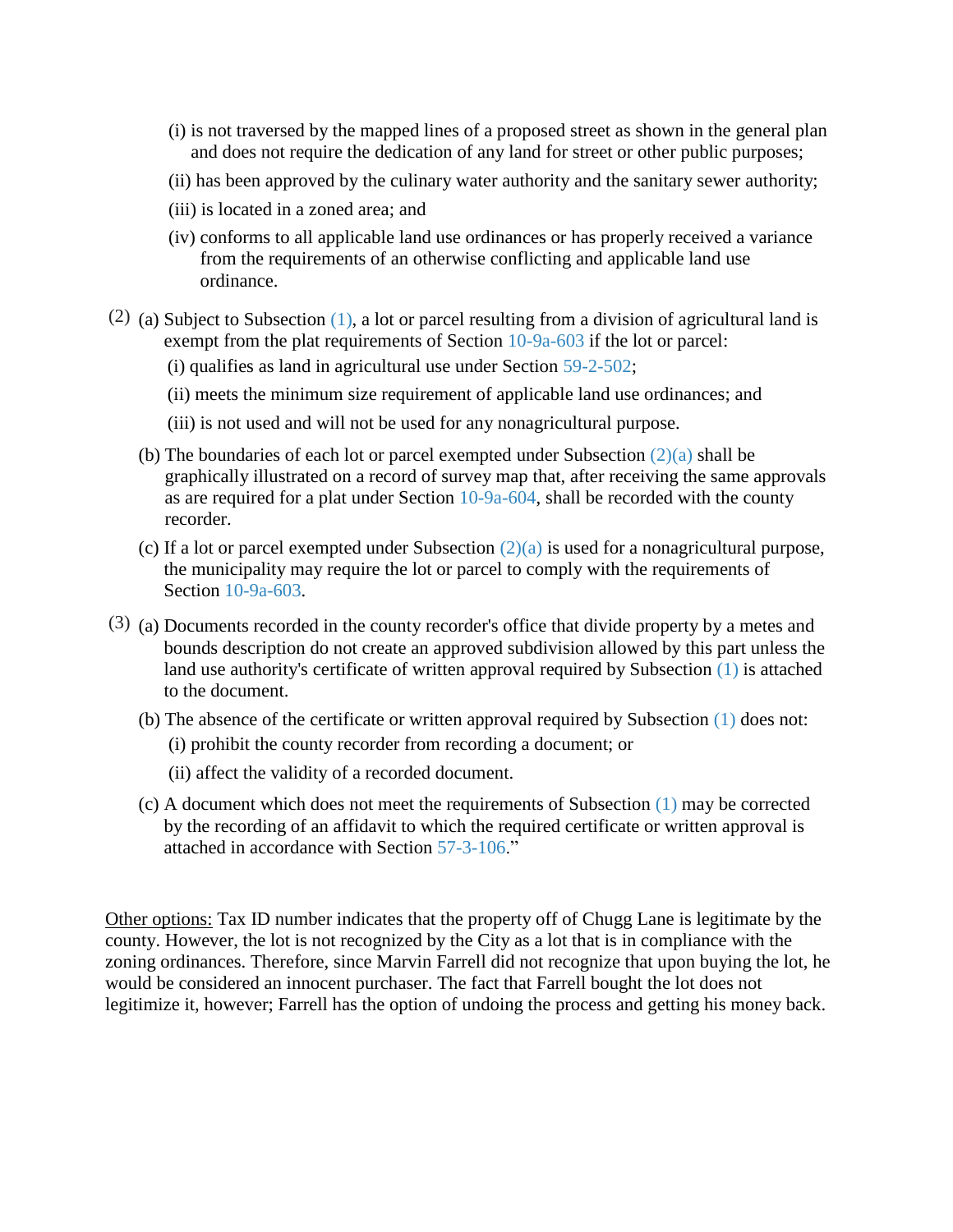As an innocent purchaser, he can file a law suit against the person who sold it to him. The liability would fall on the previous owner as well as the title company.

 Bill offers a few other options for Marvin Farrell. One option is to create an ordinance where smaller income houses could be placed in an A-1 zone. This option would bypass the need to have at least an acre of land on an A-1 zone. Marvin could build on the half-acre lot and advertise it as a moderate income family house. The other option requires following the regulations under the Utah State Law 10-9a-605, creating a half-acre easement across another property that Marvin Farrell owns. The easement would not take effect until Marvin decides to develop property. The land for the easement would allow the City to create a community trail.

 Marvin asks if there is a possibility of developing the Terikee Subdivision. Bill grants Marvin permission to do such a plan if desired. Bill agrees to waive or lower any fees associated with developing the subdivision. However, Marvin will still be required to provide an easement to the City.

 Marvin is told to come back to project management meeting or planning commission meeting if he desires to go with any of the above options.

- **2. Review site plans for development off of 350 West and 2550 North (Heather Bowden).**
	- a. Jeremy Brimhall, representing for Heather Bowden, lives at 2452 N 350 W and is wondering if there is a way to extend his property to include the lot behind his house (parcel # 17-072-0027). Jeremy wants to subdivide the rest of the lot and rezone to residential. Bill states that since the lot is in an A-1 zone, it needs to be subdivided into portions of at least 1 acre each. Bill also states that it will not be rezoned since that particular lot is in an A-1 zone on our zoning map as well as our future land use map.

## **3. Review site plans for development off of 350 West and 2550 North (Andrew and James Bassett).**

- a. Andrew and James Bassett propose development on property off of 350 West and 2550 North (parcel # 17-072-0027). They would section off the property in the same manner that Ilene Graves proposed for the LeVere Chatelain Subdivision proposed back in 2015. Bill addresses some issues with James and Andrew. The first issue is that 2550 is a road owned by Pleasant View. Andrew has talked with Pleasant View and he states that the city will give him access off 2550, including curb, gutter, and a driveway cutout. Matthew, the City Engineer, brings up the issue of irrigation shares. Andrew states that he would at least have nine shares upon buying the property. Another issue that was brought up was a potential holding strip. Sean Lambert asks if there is one on the lot. Bill states that Andrew and James will need to contact the Title Company to investigate if there is a holding strip or not.
- b. Andrew proposes that this subdivision occur in phases and to escrow a portion. Bill states that there will be two phases, Phase 1 Escrow and Phase 2 Escrow.